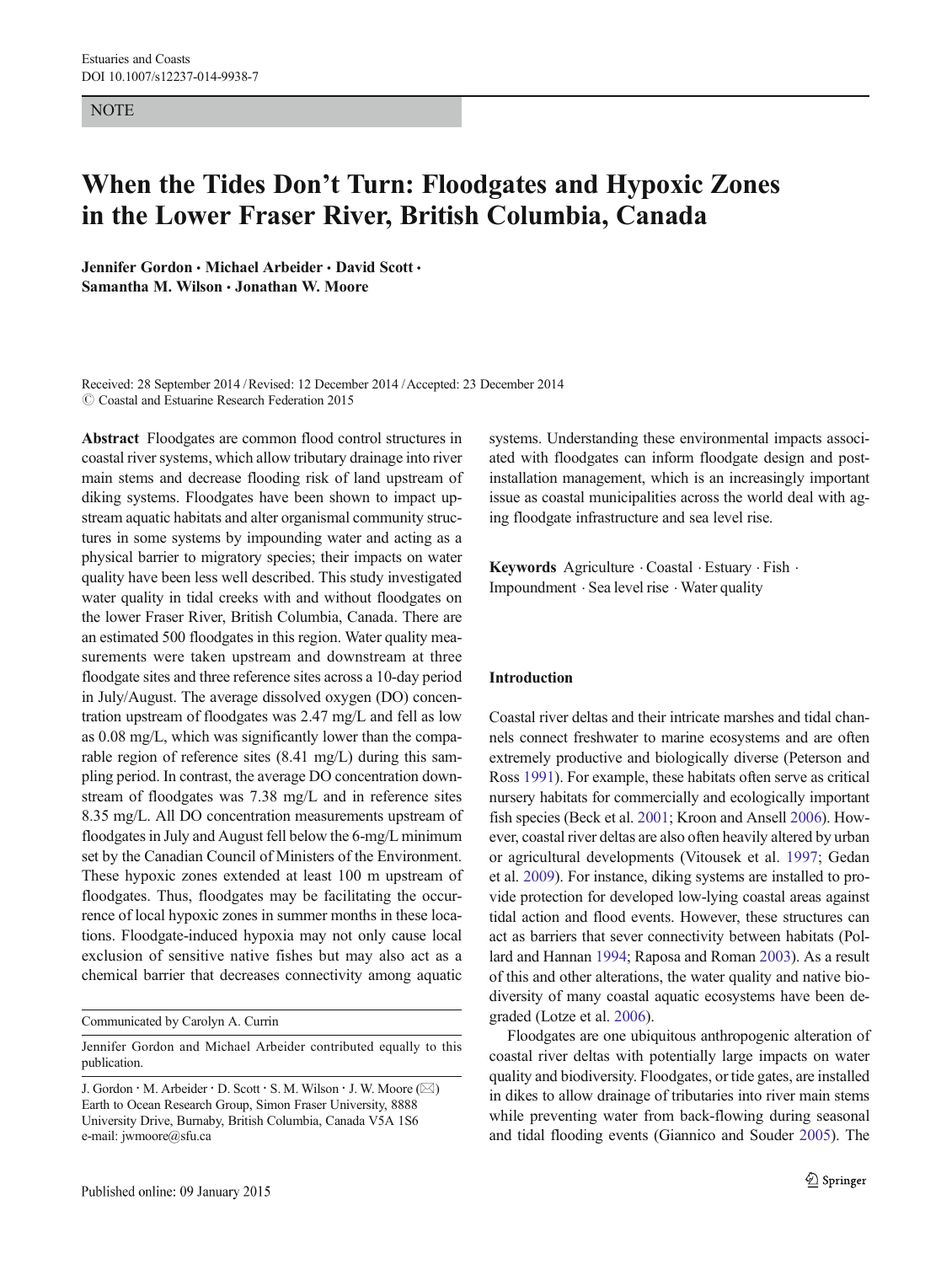floodgates consist of culverts with self-closing flap gates that close when the river main stem water levels are higher than the land protected by the dike. During seasonal flooding events, such as the spring freshet, extended closures of the flap gates often cause the upstream tributary waters to become impounded (Pollard and Hannan [1994\)](#page-7-0). At some floodgates, pump stations are installed to further control upstream water levels by pumping water over the floodgate without risking back-flow from the main stem.

Previous research, primarily from Australia and New Zealand, has found that floodgates can alter upstream habitats, water quality, and biological communities compared to tidal creeks without barriers (e.g., Pressey and Middleton [1982\)](#page-7-0). Habitats upstream of floodgates had reduced fringing vegetation and altered fish community structure (Pressey and Middleton [1982;](#page-7-0) Pollard and Hannan [1994](#page-7-0); Johnston et al. [2005\)](#page-6-0). Fish were observed to pass through floodgates half as frequently as through unblocked streams (Doehring et al. [2011](#page-6-0)). Accordingly, fish abundance, biomass, and diversity were reduced in streams with floodgates (Kroon and Ansell [2006\)](#page-6-0). Most North American research on floodgate impacts have focused on changes in upstream temperature and salinity in tributaries primarily influenced by tidal action and situated at the mouth of estuaries, close to the ocean (Roman and Burdick [2012](#page-7-0)). Typically, systems upstream of floodgates at these locations have higher temperatures, lower pH, lower salinity levels (Roman and Burdick [2012](#page-7-0); Giannico and Souder [2005\)](#page-6-0), and reduced nekton density and diversity (Raposa and Roman [2003\)](#page-7-0), likely due to reduced connections with the saltier estuarine waters. While low levels of dissolved oxygen (DO) can degrade water quality for oxygen-sensitive fish species (Doudoroff and Shumway [1970](#page-6-0); Beitinger [1990](#page-6-0)), and might be expected to arise from floodgate impoundment of potentially nutrientrich agricultural runoff (Schindler [1974](#page-7-0); Daniel et al. [1998\)](#page-6-0), understanding of the potential impacts of floodgates on DO is relatively limited. Johnston et al. ([2005](#page-6-0)) found that periodic opening of floodgates was associated with increased DO in eastern Australian swamps. Although floodgates could lead to hypoxia that renders water quality unsuitable for oxygen-sensitive fishes or further reduces movements of fishes, there remains little understanding of DO dynamics in tidal creeks with floodgates.

This study examined patterns of water quality in relation to floodgates in tidal creeks. Specifically, we compared the water quality in tributaries with floodgates to reference tributaries that did not have floodgates in the Lower Fraser River in Southwestern British Columbia, Canada. The Fraser River is one of the most productive salmon rivers in the world (Oncorhynchus spp) that supports recreational, First Nation, and commercial fisheries. Previous research has observed the use of lower Fraser River tidal creeks as nursery habitats by out-migrating juvenile Chinook salmon (Oncorhynchus

tshawytscha), chum salmon (Oncorhynchus keta), and pink salmon (Oncorhynchus gorbuscha) (Levy and Northcote [1982\)](#page-6-0). However, specific information on how these habitats are being altered by the presence of floodgates is lacking. We hypothesized that oxygen levels upstream of floodgates would be lower than oxygen levels downstream and throughout reference sites due to impoundment of nutrient-rich water, potentially reaching hypoxic levels with implications for habitat suitability for fishes.

## Methods

#### Study System

This study focused on tidal creeks in the lower Fraser River watershed (Fig. [1a\)](#page-2-0). At 1325 km in length and carrying over 7000 m<sup>3</sup>/s in flow during peak spring melt, the Fraser River is the largest river in British Columbia, and its drainage basin is home to over 2.73 million people (The Fraser Basin Council [2010a\)](#page-7-0). Three reference and three floodgate sites were studied throughout Metro Vancouver in the South Coast Region of the British Columbia, Canada (Fig. [1b\)](#page-2-0). Fenton Slough (49.286308 N, 122.667871 W), Cranberry Slough (49.261282 N, 122.663375 W), and Yorkson Creek (49.1909 N, 122.65542 W) intersect with larger rivers in the Fraser River watershed and contain flood mitigation structures that were installed to prevent flooding events associated with tidal and river fluctuations. The Cranberry Slough pump station was installed in the 1980s and is located 65 m from the confluence with the Alouette River. It was discovered that there are no floodgates installed in the pump station after the sampling was complete; for this site, water cannot move upstream but is transported downstream by the pump station. However, all sites containing flood mitigation structures will be referred to as floodgate sites for simplification.

All floodgate sites appeared to remain closed for the duration of the summer (D. Scott, personal observation), driven by the Fraser River freshet. Accordingly, there was approximately an equal amount of blockage between tributaries and main stems for all floodgate sites. Fenton Slough has a floodgate with top-mounted flap gates and a pump station located 100 m from the confluence with the Pitt River. The floodgate in Yorkson Creek has a "fish-friendly" Archimedes screw pump station and was installed 700 m from the confluence with the Fraser River in 1994. The zero points in reference sites were paired with floodgates installed equidistant from the confluence with a main stem. The reference sites West Creek (49.161898 N, 122.530649 W), McKenny Creek (49.239961 N, 122.6333 W), and Nathan Creek (49.15969 N, 122.48848 W) are located within the same watershed as the floodgate sites. Sites were located approximately 40 km upstream of the mouth of the estuary, about 20 km upstream of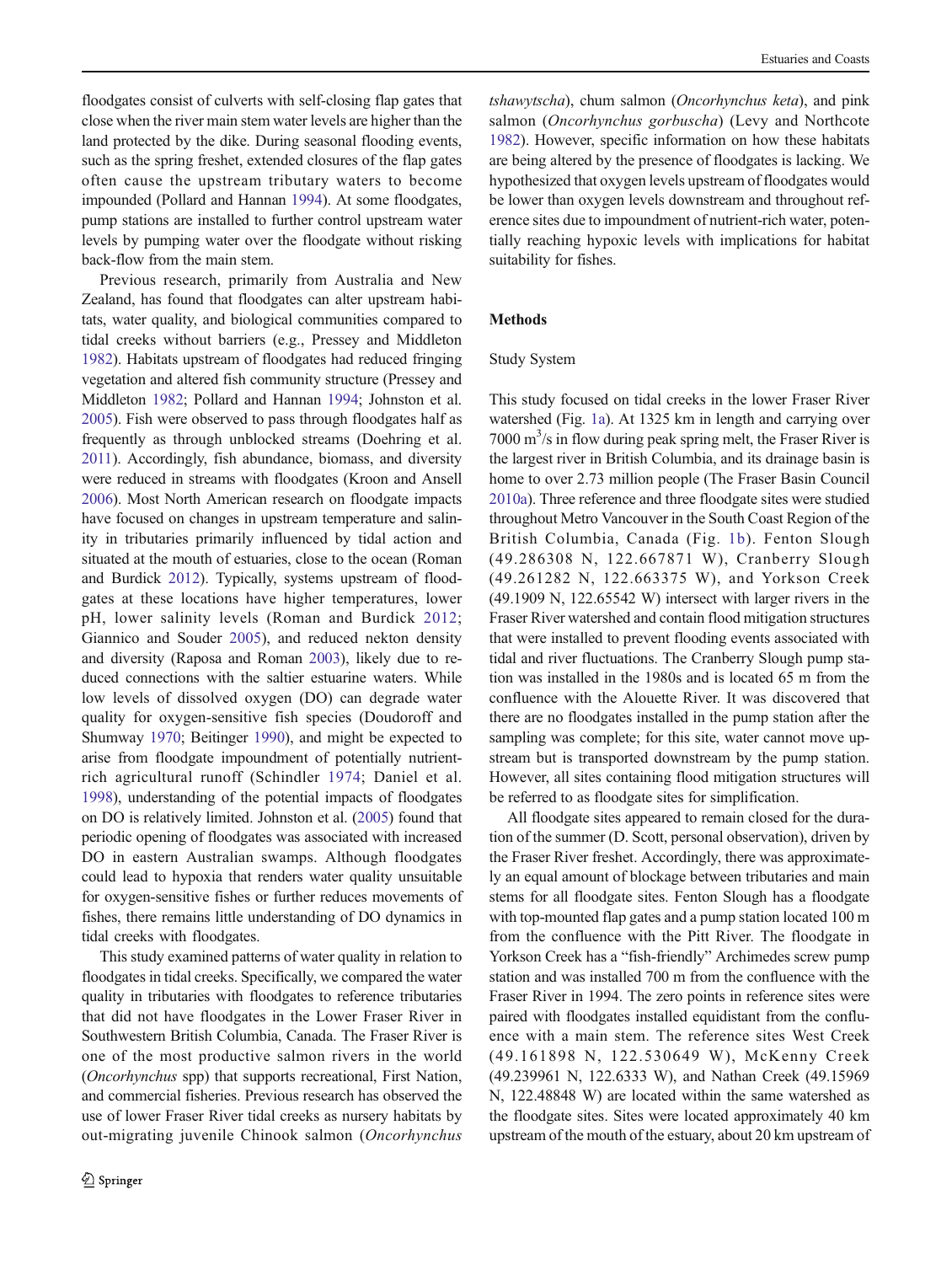<span id="page-2-0"></span>

Fig. 1 Location and extent of the entire Fraser River watershed within western North America (a) and the location of floodgate and reference sites at tributaries within the lower Fraser River watershed (b). Filled circles indicate floodgate sites and filled squares indicate reference sites

the extent of the salt wedge (Ward [1976](#page-7-0)). The tidally influenced component of the Fraser River extends 30 km upstream of the sites. Sites were selected according to accessibility and similarity in surrounding land use and area subset of a larger collection of sites involved in ongoing studies of floodgate impacts on lower Fraser River aquatic ecosystems.

# Sampling Design

Reference and floodgate sites were sampled between July 31 and August 10, 2013. Because oxygen levels may decrease at night, measurements were taken at dusk and dawn at 5-, 10-, 25-, 50-, and 100-m intervals upstream and downstream from the floodgate or reference point. Dissolved oxygen (percent and mg/L), temperature  $(^{\circ}C)$ , conductivity (mS/ccm), salinity (parts per thousand), and pH were measured using YSI model 556 MPS (YSI Inc, Yellow Springs). Measurements were taken at 25-cm-depth intervals at each distance from the floodgate or reference point. Additionally, single-point measurements were taken from April to August upstream of the floodgates and at reference sites.

Hourly weather and precipitation data were collected for each site during the sampling period from weather stations closest to the sites. Average air temperature ranged between 21.0 and 22.4 °C during the day and 16.8 and 22.4 °C during the night, and there was no precipitation.

#### Land Use

We used geographic information systems to analyze the total area and land uses for the watersheds of our study sites. Specifically, we created polygons of our watersheds using a digital elevation model with 25-m resolution, a layer with stream and river locations in British Columbia and the watersheds tools in ArcGIS. We used site knowledge and Google Earth to error-check these watershed designations and modified watershed boundaries as needed. To determine land usage, we obtained a land use dataset created by MetroVancouver in 2006 with 25-m resolution at a 1:20,000 scale which indicates the dominant land use for each parcel. We then grouped watershed usage into the following categories: (1) agriculture, (2) urban which includes residential, commercial, and institutional land use, (3) other human uses which represented industrial, transportation, recreation, and parks, and (4) undeveloped and protected areas. Proportions of land use were then calculated using the spatial statistics tools in ArcGIS. Part of one watershed extended beyond the coverage of the land use layer, and we used the % land use information for this site for which we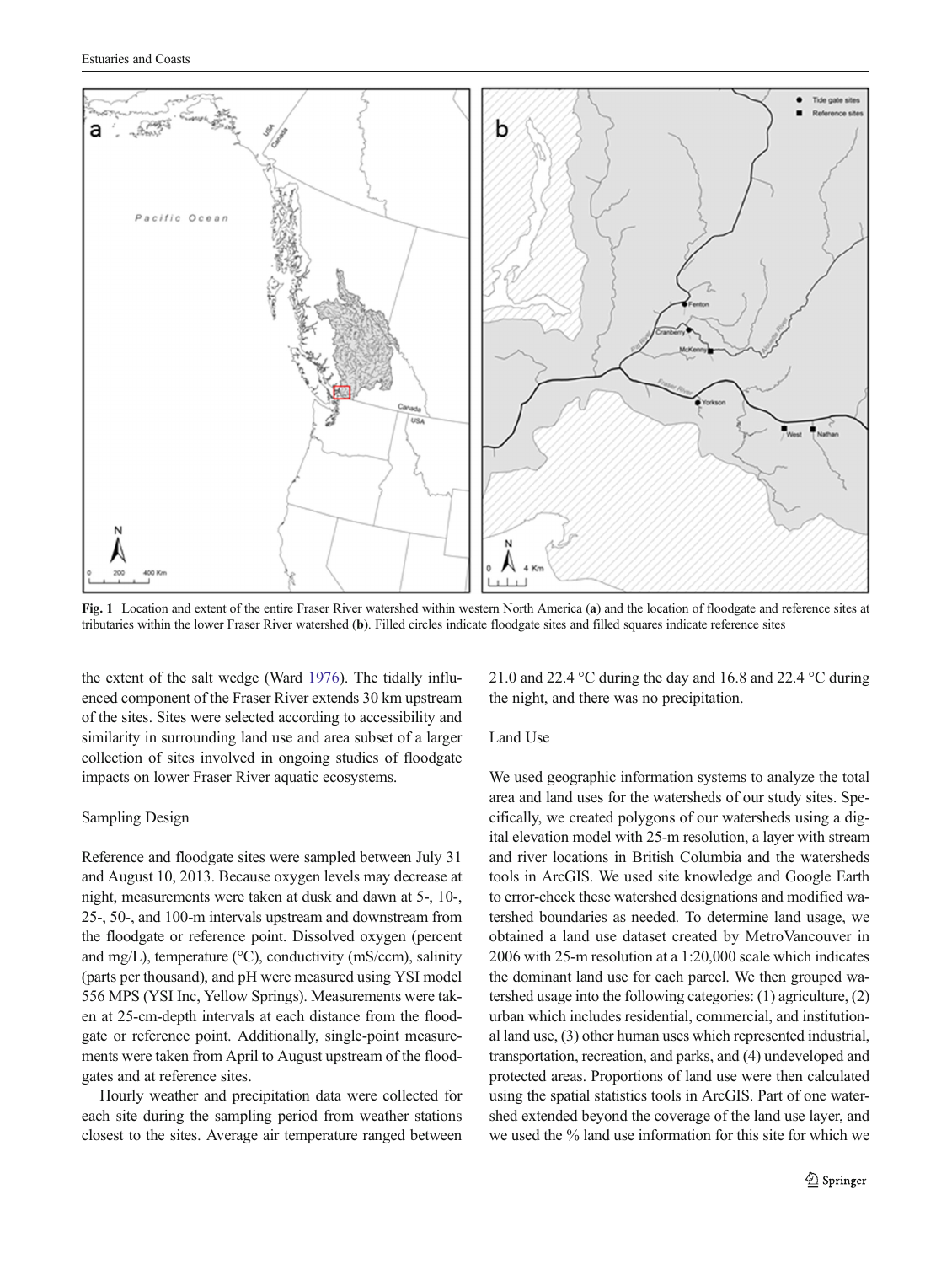had data. Visual inspection of Google Earth images revealed similar patterns of land use in the covered and uncovered portions of the watershed, suggesting that this assumption did not introduce major errors. All analyses were conducted using ArcGIS version 10.2.

# **Statistics**

We used a linear mixed effects model approach to examine the relationship between DO and site type (reference or floodgate) for data collected during the 10-day sampling period in July and August. Of the collected co-variables, conductivity (mS/ °C/cm), salinity (ppt), pH, and air temperature (°C) were related to water temperature, and thus only water temperature was included in model testing. For this analysis, site type, depth (cm), time of sampling (dawn/dusk), water temperature (°C), and either distance from floodgate or reference point (m), or location of sample (upstream/downstream) were included as fixed effects in the full model, and creek was included as a random effect. We also included an interaction term between site type, and either distance from floodgate or reference point (m), or location of sample (upstream/downstream).

Fig. 2 Mean dissolved oxygen concentrations  $(\pm SE)$  at reference sites (a–c) and floodgate sites (d– f). Positive distances are upstream of floodgate or reference position equidistant from confluence. Horizontal red line at 6 mg/L indicates minimum recommended criterion for protection of aquatic life (CCME [1999\)](#page-6-0)

A significant distance by site type (reference or floodgate) interaction would support our hypothesis that floodgates negatively impact upstream oxygen levels. We ran all combinations of variables and compared AIC corrected for small sample sizes (AICc) to determine the most parsimonious model (Burnham and Anderson [2002](#page-6-0)). Strength of effect was determined using frequentist methods to determine which variables accounted for the most residual variation. Tukey's planned contrasts were used to examine interaction effect. Statistical analyses were done using R 2.15.306 (R Development Core Team [2011\)](#page-7-0) with 'nlme' (Pinheiro et al. [2013\)](#page-7-0), 'AICcmodavg' (Mazerolle [2012\)](#page-6-0), and 'multcomp' (Hothorn et al. [2008](#page-6-0)) packages.

# **Results**

**Nathan Creek Yorkson Creek** D A  $12$  $O$  day  $\bullet$  night  $10$  $\ddot{\bullet}$ 8 6  $\overline{\mathbf{4}}$  $\overline{2}$  $\bullet$  $\mathbf 0$ E B **West Creek** Fenton Slough  $12 -$ Dissolved oxygen (mg/L)  $10$  $\bullet$  $\circ$ C O  $\bullet$  $\bullet$ 8 :അ  $\ddot{\bullet}$ 6  $\overline{\mathbf{4}}$  $\boldsymbol{\Phi}$  $\overline{2}$  $\mathbf 0$ **McKenny Creek** F **Cranberry Slough** C  $|2$  $\mathsf{I}\,\mathsf{O}$ 8 18 ႜႜ c 6  $\overline{\mathbf{4}}$ Ş  $\overline{2}$  $\pmb{0}$ 100 50 0  $-50$  $-100$ 100 50 0  $-50$  $-100$ Distance (m)

Average DO concentrations were lower in reaches upstream of floodgate sites than in downstream reaches and reference sites (Fig. 2). Upstream floodgate reaches had an average DO concentration of  $2.39\pm0.50$  mg/L (95 % CI), extending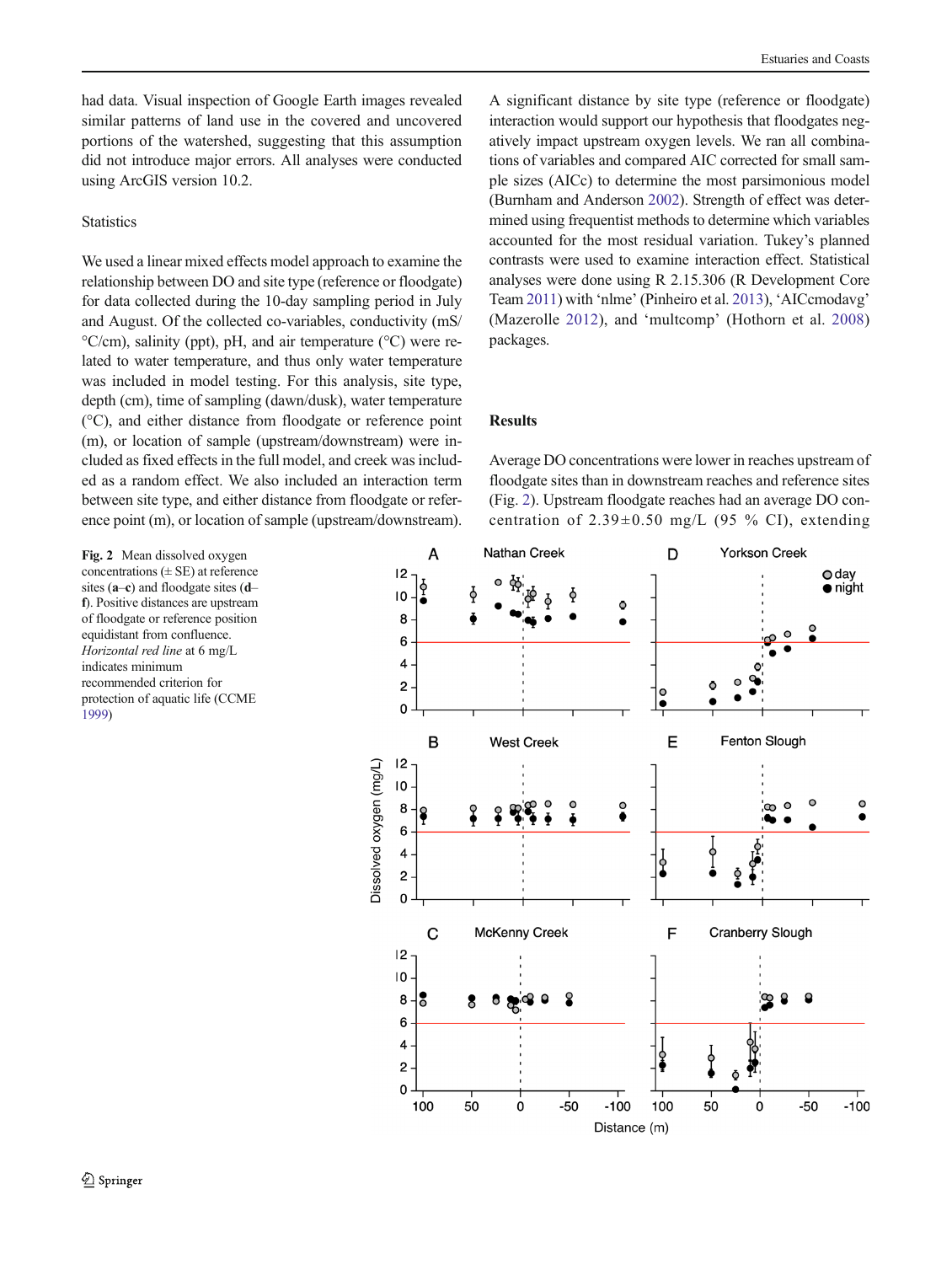<span id="page-4-0"></span>throughout the entire 100-m range sampled. Concentrations upstream of some floodgates were as low as 0.08 mg/L. All measurements upstream of floodgates in this study fell well below the Canadian Council of Ministers of the Environment (CCME) minimum criteria of 6 mg/L and the local British Columbia Provincial Criteria for the Protection of Aquatic Life of 5 mg/L. In contrast, in reference systems without floodgates, oxygen levels were consistently higher,  $8.37\pm$ 0.15 mg/L (95 % CI), around saturation levels  $8.55-$ 9.13 mg/L (Truesdale and Gameson [1957\)](#page-7-0). Downstream of flood gates, DO concentrations were slightly lower than DO concentrations in reference sites, but higher than upstream of floodgates. DO concentrations were generally higher at dusk than at dawn for all sites; however, time of day (dusk/dawn) was not included in the top model. Generally, DO concentration decreased with depth in both reference and floodgate sites.

These results were supported by findings from the mixedeffects modeling. Of all candidate models, the best model predicting DO included water temperature, depth, and an interaction between stream type and distance from floodgate  $(AAIC=1)$ . All variables were highly significant, demonstrating that water temperature  $(p<0.0001)$ , depth of sample  $(p<0.0001)$ , type of site  $(p<0.0001)$ , distance from floodgate  $(p<0.0001)$ , and the interaction between type of site and distance from floodgate  $(p<0.0001)$  strongly influenced DO. Planned comparisons of reference and floodgate sites at each distance from floodgate or reference point showed that DO levels were significantly lower in floodgate sites compared to reference sites at all locations  $(p<0.001)$ , except for 100 m downstream of the floodgate  $(p=0.262)$ . This effect was much stronger upstream of the floodgate compared to downstream of the floodgate.

Land use patterns among sites were broadly similar, being almost exclusively agriculture and other human land usage (Table 1). Specifically, undeveloped and protected land usage was low for both reference sites (range: 0.35 % to 8.04 %) as well as floodgate sites (range: 0 % to 6.65 %). The majority of land usage was agriculture for two out of three sites for both reference locations (range: 24.89 % to 89.59 %) and floodgate sites (range: 24.34 % to 90.84 %), and urban land usage was

the most prevalent land use category for one reference and one floodgate site.

Single point measurements showed that DO concentrations changed over the course of the summer. DO concentrations were lowest at upstream floodgate sites as the summer progressed (Fig. [3](#page-5-0)). Measurements ranged from 0.5- 17.5 mg/L in floodgate sites and from 5.6-12.05 mg/L in reference sites.

Trends of other water quality measurements were less pronounced (Table [2](#page-5-0)). Salinity and conductivity levels were lower in reference sites than in upstream floodgate sites, and were 39 % higher on average in upstream reaches compared to downstream reaches of floodgate sites. In reference sites, pH levels ranged from 6.97 to 7.98 compared to 6.80 to 7.63 in floodgate sites. Water temperature ranged between 19.7 °C and 21.8 °C during the day and 18.3 °C and 20.3 °C during the night. No obvious trend in water temperature was observed between upstream and downstream reaches or between reference and floodgate sites.

# Discussion

We discovered striking evidence of hypoxic zones in tidal creeks with floodgates and no evidence of hypoxia in reference creeks without floodgates. Upstream of floodgates, oxygen levels dropped well below the Canadian national water quality criteria minima of 6 mg/L (CCME [1999\)](#page-6-0). These habitats would thus represent "dead zones" to native fish that require higher oxygen concentrations (Eby et al. [2005;](#page-6-0) Mandic et al. [2009](#page-6-0)). Statistical models, and the lack of differences in land use across sites, indicate that floodgates are significantly associated with hypoxic zones.

Two interacting processes are likely contributing to the patterns of dissolved oxygen levels found at floodgate sites. First, impoundment of water by the floodgates is likely decreasing water circulation and preventing mixing and periodic renewal of oxygen. The upstream impact of these impoundments is evident from the pronounced upstream-downstream pattern of hypoxia. Second, nutrient-rich water from surrounding agricultural lands are likely enabling this

Table 1 Land use information for the watersheds of our study sites (calculated using MetroVancouver land use dataset created in 2006; watershed area determination and land use analysis completed using ArcGIS)

|                               | Reference sites |       |         | Floodgate sites |                  |              |
|-------------------------------|-----------------|-------|---------|-----------------|------------------|--------------|
|                               | Nathan          | West  | McKenny | Yorkson         | Fenton           | Cranberry    |
| Agriculture $(\%)$            | 89.59           | 77.84 | 24.89   | 34.34           | 86.8             | 90.84        |
| Urban $(\%)$                  | 0.21            | 0.79  | 51.71   | 46.34           | 8.36             | $\mathbf{0}$ |
| Other human use $(\% )$       | 6.87            | 13.33 | 23.06   | 12.68           | 4.84             | 9.1          |
| Undeveloped/protected $(\% )$ | 3.34            | 8.04  | 0.35    | 6.65            | $\boldsymbol{0}$ | 0.06         |
| Total area $(km^2)$           | 10.54           | 15.29 | 5.42    | 17.12           | 3.33             | 5.27         |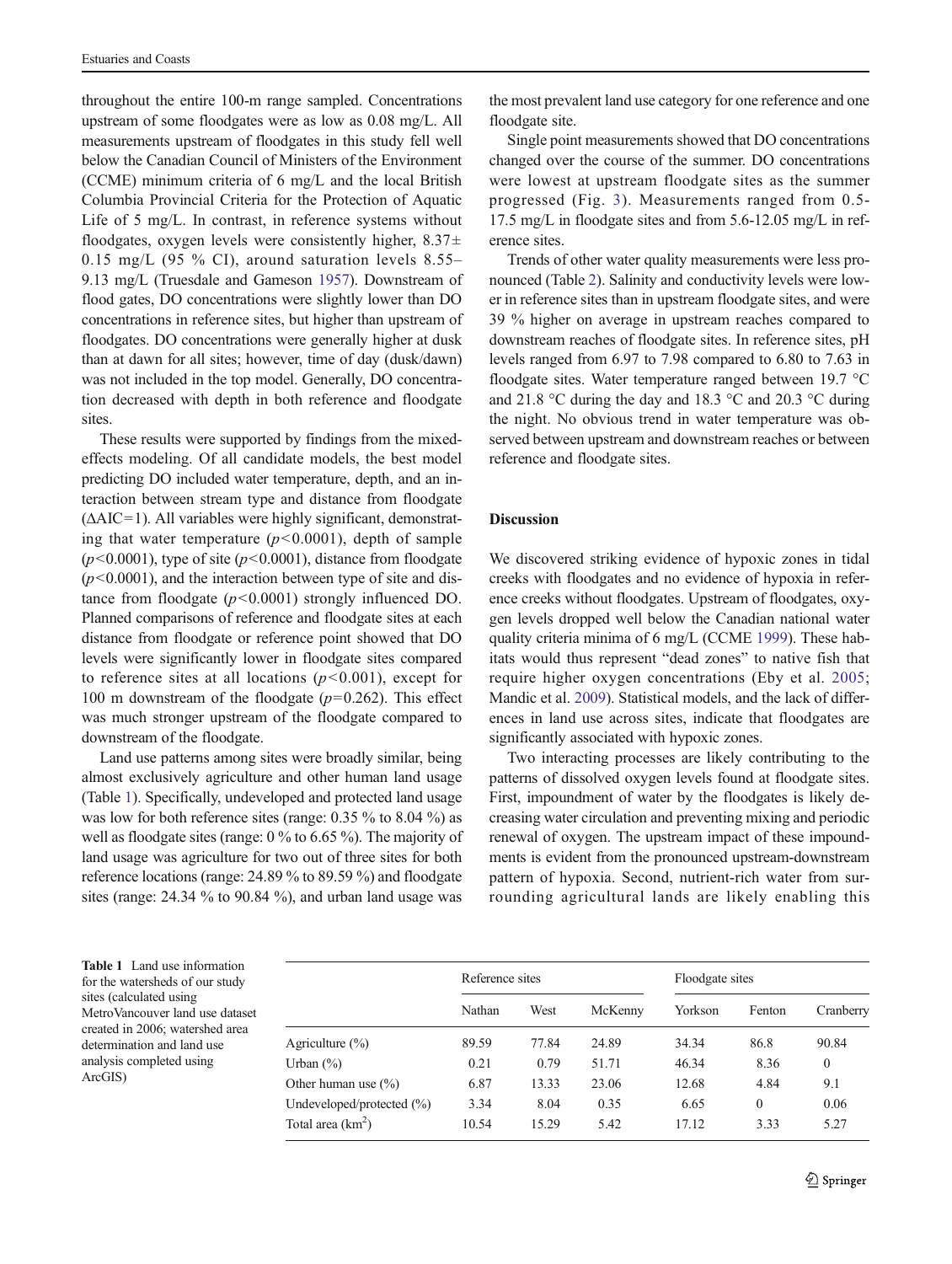<span id="page-5-0"></span>

Fig. 3 Monthly single-point dissolved oxygen concentrations at floodgate and reference sites from April to August 2013

eutrophication. Phosphorous is typically the limiting factor for algal productivity in freshwater ecosystems, and is a common ingredient in industrial fertilizers (Schindler [1974;](#page-7-0) Daniel et al. [1998](#page-6-0)). The leaching of this phosphorous into tributaries promotes algal growth that can block sunlight and prevent production of oxygen deeper in the water column. Throughout the season, the death of algae creates hypoxic conditions as aerobic bacteria decompose the organic material. Given that both reference and floodgate creeks drain agricultural and other human-modified watersheds (Table [1](#page-4-0)), our study provides evidence that floodgates are the proximate driver of hypoxia.

The hypoxic water quality we observed likely has consequences for fish communities (Killgore and Hoover [2001](#page-6-0)). Tolerance of dissolved oxygen concentrations varies among fishes (Davison et al. [1959](#page-6-0); Davis [1975](#page-6-0)), and hypoxic conditions have been shown to impact fish communities by limiting habitat availability, changing prey composition, and creating a "chemical barrier" for migratory fish species (Alabaster [1988](#page-6-0); Portnoy [1991;](#page-7-0) Eby et al. [2005](#page-6-0); Pollock et al. [2007\)](#page-7-0). Differences in dissolved oxygen tolerances between species may drive shifts in fish communities and their prey (Dauer [1993](#page-6-0);

Burleson [2001;](#page-6-0) Blevins et al. [2013\)](#page-6-0), and the presence of these hypoxic zones upstream of floodgates may create nonphysical barriers which filter communities for species traits (Noatch and Suski [2012](#page-6-0)). In particular, many non-native species have a higher tolerance of hypoxic conditions than native species (Davis [1975\)](#page-6-0). This type of community shift towards non-natives has already been observed in New Zealand lowland fish communities in areas with low dissolved oxygen (Franklin and Hodges [2012](#page-6-0)). In the lower Fraser River ecosystem, there is relatively high freshwater fish biodiversity, but also emerging populations of non-native species (Nowosad and Taylor [2012](#page-6-0)). The hypoxic habitats associated with floodgates may not only filter out native fish but also provide habitats that allow populations of non-native species to flourish.

Our study represents a step towards quantifying the impacts of floodgates on hypoxia. We only examined three (out of hundreds) of tidal creeks with floodgates. Given this limited sample size, caution is needed in extrapolating our results to other floodgates; variation in floodgate management may alter water quality. Furthermore, this study sampled intensively day/night for one specific period during the summer. Longer term and less intensive oxygen sampling suggested that this anoxia is focused on the warmest summer period (Fig. 3). In addition, this study found that hypoxic zones extended at least 100 m upstream of the floodgates, but the complete spatial extent of this hypoxia is unknown. Ongoing research is investigating water quality and fish diversity in more sites over longer time periods.

#### Management Implications

This study shows that small-scale floodgates facilitate hypoxic "dead zones" that extend upstream of these barriers. In developed river deltas such as the Fraser River, which contains an estimated 500 floodgates (The Fraser Basin Council [2010b\)](#page-7-0), these small-scale barriers and their impacts on water quality may cumulatively lead to large-scale losses of native fish habitat and decreased function as nursery habitat for species such as Chinook salmon. Aging infrastructure and sea level rise means many of the current flood infrastructure programs will

Table 2 Mean values of additional water quality measurements. Salinity, conductivity, and pH are averaged values for day and night measurements

|                                 | Upstream  |           | Downstream |           |
|---------------------------------|-----------|-----------|------------|-----------|
|                                 | Floodgate | Reference | Floodgate  | Reference |
| Water temperature $(^{\circ}C)$ |           |           |            |           |
| Day                             | 21.8      | 19.8      | 21.4       | 19.7      |
| Night                           | $-20.3$   | $-18.4$   | $-19.3$    | $-18.3$   |
| Salinity (permille)             | 0.16      | 0.074     | 0.041      | 0.071     |
| Conductivity $(mS/C/cm)$        | 0.334     | 0.154     | 0.093      | 0.147     |
| pH                              | 7.22      | 7.5       | 6.967      | 7.417     |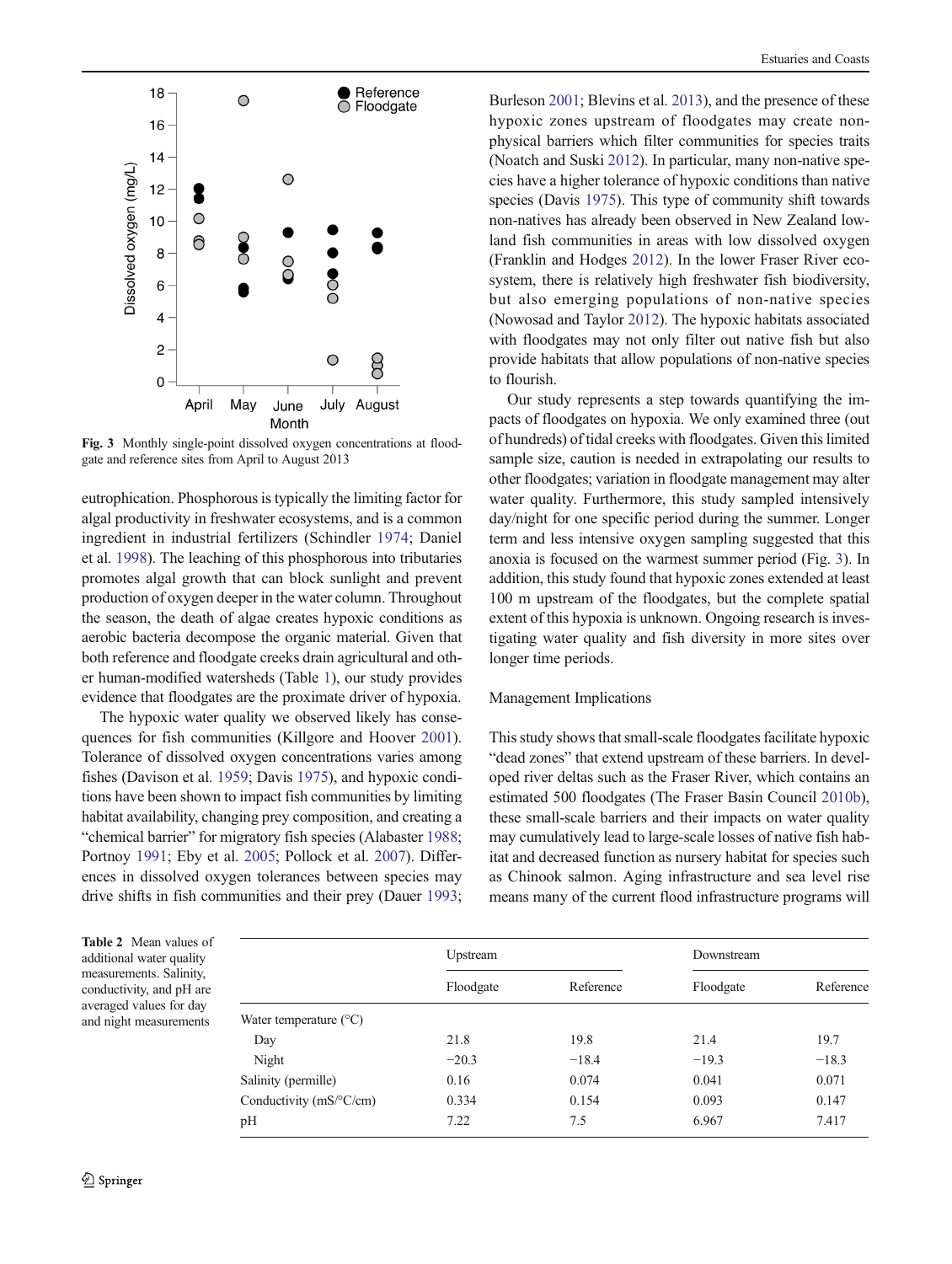<span id="page-6-0"></span>require upgrades to maintain the functionality of flood mitigation structures (Walsh and Miskewitz [2013](#page-7-0)). The occurrence, extent, and duration of coastal hypoxic sites has been increasing steadily over the past few decades and are expected to increase as human populations in coastal ecosystems increase and climate continues to warm (Vaquer-Sunyer and Duarte [2008\)](#page-7-0). While there is increasing scientific and public appreciation of large-scale hypoxic zones, such as those in the Gulf of Mexico, Kittegat Sea, Baltic Sea, Black Sea, and northern Adriatic Seas (Diaz 2001; Dybas 2005; Diaz and Rosenberg 2008), there is limited understanding of the potential cumulative effects of smaller-scale hypoxic zones such as those that we document here and how they alter the function of tidal streams and estuaries as nursery habitat. Increasing understanding of the cumulative effects of flood protection structures on coastal habitat may be increasingly important given the threat of rising sea levels and plans for development of new flood mitigation structures across the globe.

Acknowledgments This research was financially supported by Simon Fraser University, the Liber Ero Foundation, and Natural Sciences and Engineering Research Council of Canada (NSERC) undergraduate student research awards to J. Gordon and M. Arbeider and a Discovery grant to J.W. Moore. We thank the efforts of numerous volunteers who assisted with field work and feedback from the Moore lab and an anonymous reviewer.

#### References

- Alabaster, J. 1988. The dissolved oxygen requirements of upstream migrant Chinook salmon, Oncorhynchus tshawytscha, in the lower Willamette River, Oregon. Journal of Fish Biology 32: 635–636.
- Beck, M.W., K.L. Heck Jr., K.W. Able, D.L. Childers, D.B. Eggleston, B.M. Gillanders, B. Halpern, C.G. Hays, K. Hoshino, T.J. Minello, R.J. Orth, P.F. Sheridan, and M.P. Weinstein. 2001. The identification, conservation, and management of estuarine and marine nurseries for fish and invertebrates. BioScience 51: 633–641.
- Beitinger, T.L. 1990. Behavioral reactions for the assessment of stress in fishes. Journal of Great Lakes Research 16: 495–528.
- Blevins, Z.W., E.L. Effert, D.H. Wahl, and C.D. Suski. 2013. Land use drives the physiological properties of a stream fish. Ecological Indicators 24: 224–235.
- Burleson, M. 2001. The influence of fish size on the avoidance of hypoxia and oxygen selection by largemouth bass. Journal of Fish Biology 59: 1336–1349.
- Burnham, K.P., and D.R. Anderson. 2002. Model selection and multimodel inference: A practical information-theoretic approach, 2nd ed. New York: Springer.
- CCME (Canadian Council of Ministers of the Environment). 1999. Canadian water quality guidelines for the protection of aquatic life—Dissolved oxygen (freshwater). Winnipeg.
- Daniel, T.C., A.N. Sharpley, and J.L. Lemunyon. 1998. Agricultural phosphorus and eutrophication: A symposium overview. Journal of Environment Quality 27: 251–257.
- Dauer, D.M. 1993. Biological criteria, environmental health and estuarine macrobenthic community structure. Marine Pollution Bulletin 26: 249–257.
- Davis, J.C. 1975. Minimal dissolved oxygen requirements of aquatic life with emphasis on Canadian species: A review. Journal of the Fisheries Board of Canada 32: 2295–2332.
- Davison, R.C., W.P. Breese, C.E. Warren, and P. Doudoroff. 1959. Experiments on the dissolved oxygen requirements of cold-water fishes. Sewage and Industrial Wastes 31: 950–966.
- Diaz, R.J. 2001. Overview of hypoxia around the world. Journal of Environmental Quality 30: 275–281.
- Diaz, R.J., and R. Rosenberg. 2008. Spreading dead zones and consequences for marine ecosystems. Science 321: 926–929.
- Doehring, K., R. Young, J. Hay, and A. Quarterman. 2011. Suitability of dual-frequency identification sonar (DIDSON) to monitor juvenile fish movement at floodgates. New Zealand Journal of Marine and Freshwater Research 45: 413–422.
- Doudoroff, P., and D.L. Shumway. 1970. Dissolved oxygen requirements of freshwater fishes. Food and Agriculture Organization of the United Nations. Rome, Italy.
- Dybas, C. 2005. Dead zones spreading in world oceans. BioScience 55: 552–557.
- Eby, L.A., L.B. Crowder, C.M. McClellan, C.H. Peterson, and M.J. Powers. 2005. Habitat degredation from intermittent hypoxia: Impacts on demersal fishes. Marine Ecology Progress Series 291: 249–261.
- Franklin, P., and M. Hodges. 2012. The effects of tide gates on upstream fish communities through habitat modification and fish passage. In 9th International Symposium on Ecohydraulics Vienna; 8.
- Gedan, K.B., B.R. Silliman, and M.D. Bertness. 2009. Centuries of human-driven change in salt marsh ecosystems. Annual Review of Marine Science 1: 117–141.
- Giannico, G., and J.A. Souder. 2005. Tide gates in the Pacific Northwest: Operation, types, and environmental effects. Corvallis: Oregon State University.
- Hothorn, T., F. Bretz, and P. Westfall. 2008. Simultaneous inference in general parametric models. Biometrical Journal 50(3): 346–363.
- Johnston, S.G., P.G. Slavich, and P. Hirst. 2005. The impact of controlled tidal exchange on drainage water quality in acid sulphate soil backswamps. Agricultural Water Management 73: 87–111.
- Killgore, K.J., and J.J. Hoover. 2001. Effects of hypoxia on fish assemblages in a vegetated waterbody. Journal of Aquatic Plant Management 39: 40–44.
- Kroon, F.J., and D.H. Ansell. 2006. A comparison of species assemblages between drainage systems with and without floodgates: Implications for coastal floodplain management. Canadian Journal of Fisheries and Aquatic Sciences 63: 2400–2417.
- Levy, D., and T. Northcote. 1982. Juvenile salmon residency in a marsh area of the Fraser River estuary. Canadian Journal of Fisheries and Aquatic Sciences 39: 270–276.
- Lotze, H.K., H.S. Lenihan, B.J. Bourque, R.H. Bradbury, R.G. Cooke, M.C. Kay, S.M. Kidwell, M.X. Kirby, C.H. Peterson, and J.B.C. Jackson. 2006. Depletion, degradation, and recovery potential of estuaries and coastal seas. Science 312: 1806–1809.
- Mandic, M., A.E. Todgham, and J.G. Richards. 2009. Mechanisms and evolution of hypoxia tolerance in fish. Proceedings of the Royal Society of London: Biological Sciences 276: 735–744.
- Mazerolle, M.J. 2012. AICcmodavg: Model selection and multimodel inference based on (Q) AIC(c). R package version 1.25.
- Noatch, M., and C. Suski. 2012. Non-physical barriers to deter fish movements. Environmental Reviews 20: 71–82.
- Nowosad, D., and E. Taylor. 2012. Habitat variation and invasive species as factors influencing the distribution of native fishes in the lower Fraser River Valley, British Columbia, with an emphasis on brassy minnow (Hybognathus hankinsoni). Canadian Journal of Zoology 81: 71–81.
- Peterson, M.S., and S.T. Ross. 1991. Dynamics of littoral fishes and decapods along a coastal river–estuarine gradient. Estuarine, Coastal and Shelf Science 33: 467–483.